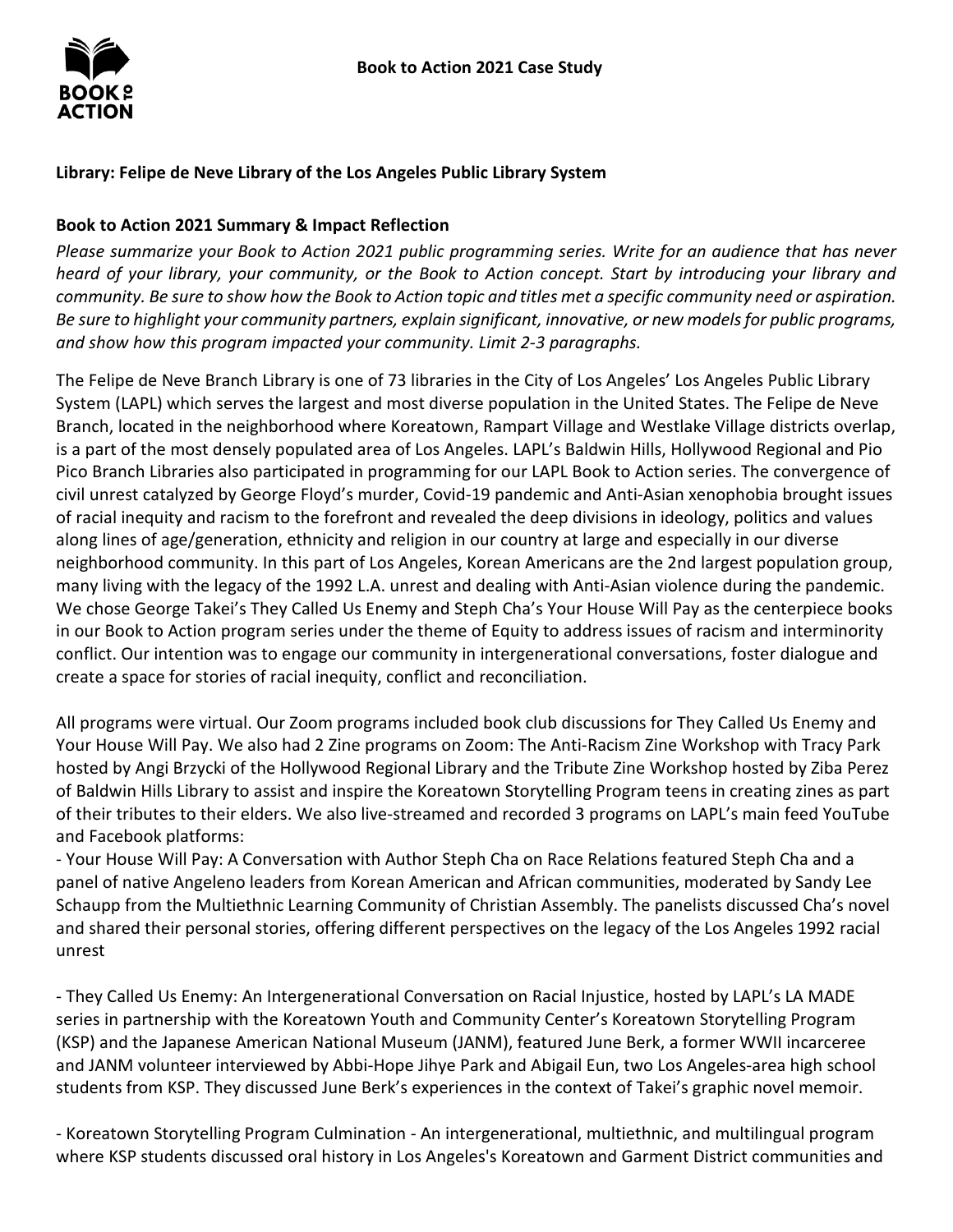honored their elder interview partners by telling their stories and presenting the tribute zines they'd created.

 Pre-pandemic, we would define our community in terms of the people in our physical service area but with community and audience was. At the Felipe de Neve Library, we've generally had low attendance for adult programming allowed us to include participants from all over Los Angeles, California and even out-of-state, expanding our reach beyond the physical neighborhood communities of our branch libraries. It was great being able to give copies of these very timely, popular titles and a great way to get the community engaged. Live-streaming on LAPL's YouTube and Facebook allowed a greater viewership. Having the recordings accessible on the LAPL YouTube channel after the event allowed greater access; the number of viewers for the recordings increased dramatically in comparison to the number of live attendees with a total of 264 live the unique situation during quarantine and a pivot to virtual programming, we had to redefine who our public programs, limited by a lack of dedicated community room and without the benefit of funding from a Friends of the Library group. Although in-person programs are always a better way of connecting, virtual Discussions included topics of racial inequity, Anti-Asian racism, interminority conflict and racial reconciliation. attendees and 2,386 total recording views.

### **Community Member Quotes**

*Please enter 1-2 community member quotes from surveys or public comments that may be anonymized and used in future grant applications and program model sharing.* 

 I read, They Called Us Enemy, and was very moved by it. I learned some new things about the Japanese American Concentration Center experience and hearing from [June Aochi Berk] the woman who had been in the camps was a timely reminder to continue fighting against injustice. (*They Called Us Enemy*, Intergenerational Conversation, 4/15/21)

 Thank you! What a wonderful panel discussion with the author Steph Cha. Each one of them had different perspectives and stories about race relations. But all had the same important message of building bridges, history and experiences, making friends and being allies, not just by being co-workers. Thank you very much building positive relationships with different cultures by learning from each other, learning each others' for this awesome program! (*Your House Will Pay*, A Conversation with Author Steph Cha, 4/22/21)

 commonalities so that we can work together and get along with each other. Very inspirational and motivational to do the work of building bridges and caring for each other. Thank you!!! (*Your House Will Pay*, A It was a really interesting talk about Black Americans and Korean Americans and finding empathy and Conversation with Author Steph Cha, 4/22/21)

#### **Impact on Professional Development**

 *What professional takeaways would you share with others looking to improve community engagement with adults & intergenerational groups? Please summarize how participating in the Book to Action 2021 initiative impacted you and your team's professional development. As a result of participating in this program, what skills did you or your team learn?* 

 programming departments, how to contact authors, guest speakers/presenters, how to coordinate panel discussion programs involving multiple presenters and partnerships. Became better acquainted with functions of Zoom and with Streamyard live-streaming program used by LAPL's digital content team. Pre-pandemic, I had no experience reaching out to a community organization for a public programming partnership. The California New skills learned: how to reach out to and partner with community organizations and other LAPL coworkers/ team members to create virtual public programs, how to interface between community partners and LAPL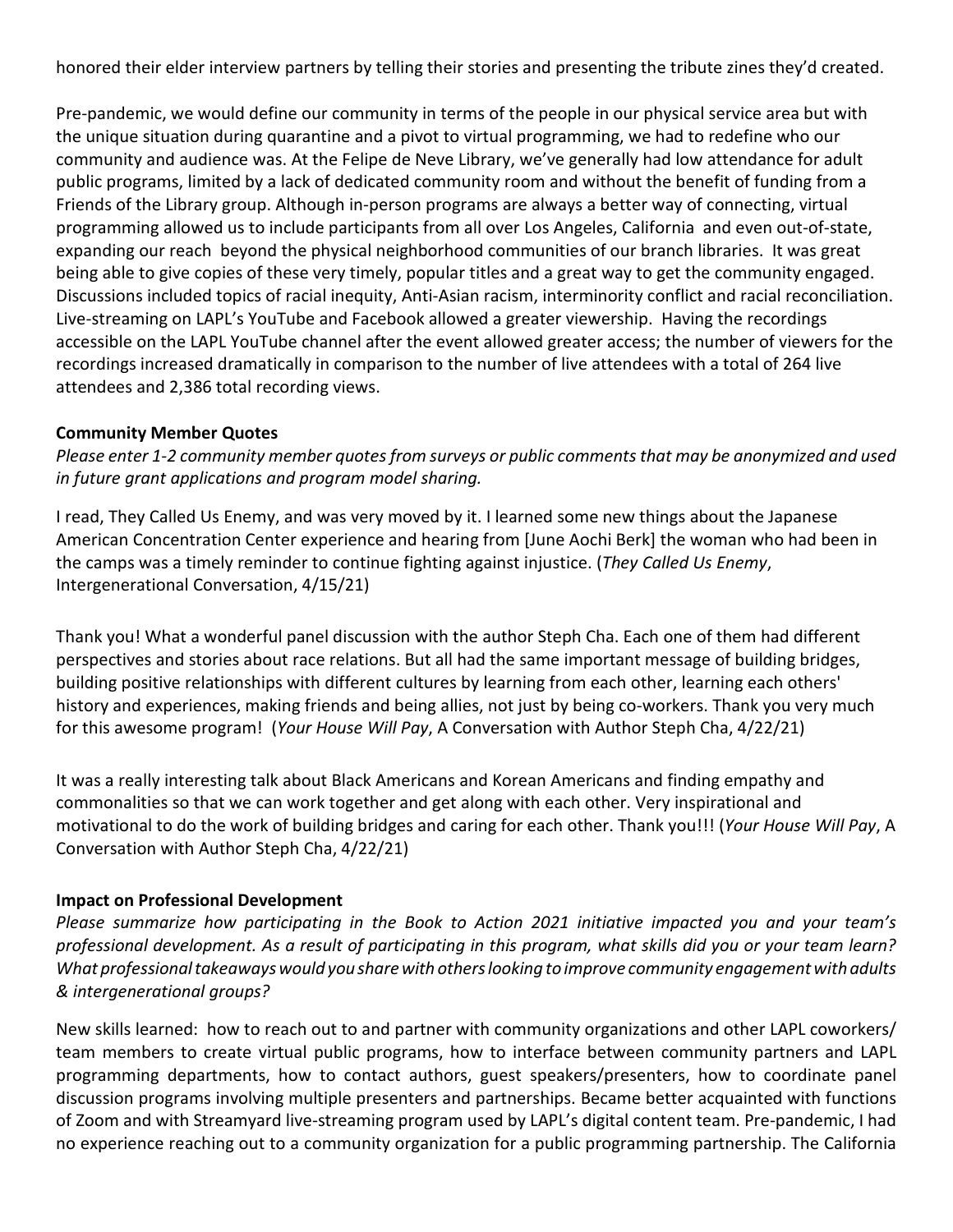Center for the Book's Adult Services Symposium webinar series at the beginning of the pandemic was helpful in connect people to others…" and she also posed the question "how can we [libraries], our services, benefit this 4/8/2020, 55:10) When planning the programs and choosing the books for our series, it helped to have this question in mind to guide engagement with community partners and also to think of our role as librarians as being a connector of people to other people, to books and ideas. providing a framework to first of all give encouragement to try something new and secondly, to guide our planning and decision making. In particular, something that Monterey Park Librarian Deborah Takahashi Niblick had said about the idea of "libraries as centers of community engagement" stuck with me: "When you embark on these types of projects, you become this hub where people talk to one another and more importantly, you organization that will benefit the community?" (from the webinar Mental Health in the Time of Covid-19 on

#### **Final Words of Advice**

*What brief bit of advice (1-2 sentences) would you give to library staff members interested in coordinating a Book to Action or similar community engagement series for adults and intergenerational groups in their community?* 

 If you have an idea of a book, a community organization you want to work with or a theme you want to the big mountain of unknowns. You will figure it out as you go along with your library team and your community partners with the guidance and support of Julianna Robbins (who broke the process down into I would also add: make sure your Manager is on board or on your Book to Action team because it can be very time consuming (at least it was for me). I was fortunate to have the support of my Manager Cathie Ehle who allowed me to devote much of my time towards Book to Action programming and use my remote working time (due to pandemic closure) to this advantage. It was such a unique and meaningful experience to be able explore, I would encourage you to apply for Book to Action and don't be daunted by lack of experience or by manageable steps) and with the Book to Action community...you can climb that mountain together. That said, to connect with our often isolated communities in new ways at a time when connecting was so vital and important.

 **Total # Programs:** 7 Book to Action URL(s): Book to Action Images: **Total Attendance at Programs:** 2,650

# Book to Action URL(s): Book to Action Images:<br>Please attach 1-2 images (.jpg or .png files only) that best represent your Book to Action 2021 series  *Sample File Name: BTA 2021 San Leandro Library Image 1.jpg*

**Image 1 File Name:** They Called Us Enemy flyer.png

**Image 1 Caption:** They Called Us Enemy: An Intergenerational Conversation on Racial Injustice flyer

**Image 2 File Name:** Your House Will Pay Flyer.jpeg

**Image 2 Caption:** Your House Will Pay Livestreamed Conversation with the Author Flyer

 **Book to Action Program Coordinator Name & Title:** Susan Fukushima, Adult Librarian at Felipe de Neve Library, Los Angeles Public Library System

**Contact:** sfukushima@lapl.org

# **May others contact you with questions?** X Yes □ No

 *California Center for the Book is a program of the [California Library Association,](http://www.cla-net.org/) supported in whole or in part by th[e U.S. Institute of Museum and Library Services u](http://www.imls.gov/)nder the provisions of the Library Services and Technology Act, administered in California by the [State Librarian.](http://www.library.ca.gov/)*